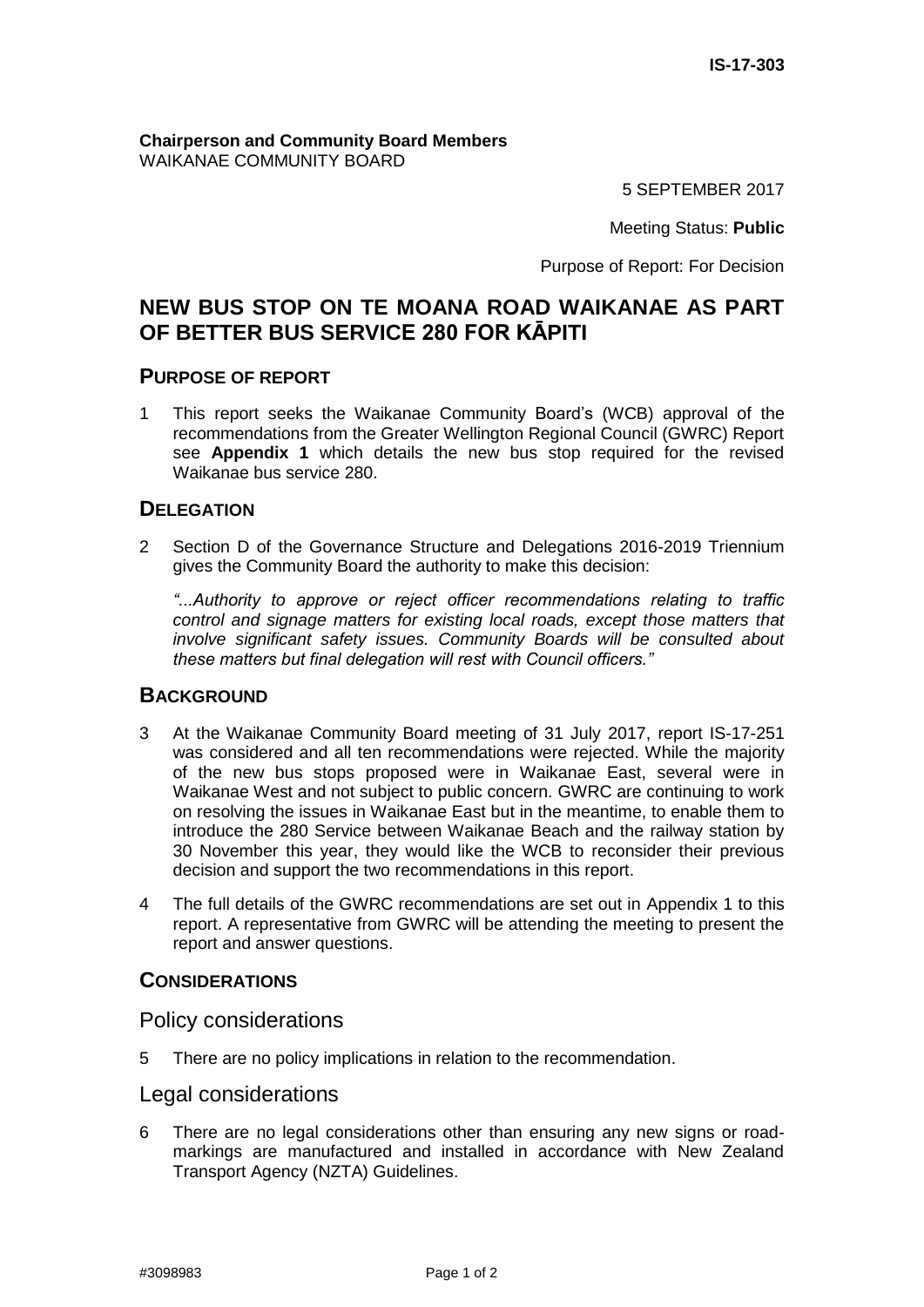7 GWRC have the responsibility to define the bus routes but they require a Kāpiti Coast District Council (Council) resolution to confirm the location of the bus stops.

## Financial considerations

- 8 The cost of line marking for any of the proposed new bus stops can be accommodated in the 2017/2018 road maintenance budget.
- 9 The cost for signs and any associated civil works will be met by GWRC.

#### Tāngata whenua considerations

10 There are no issues relating to Tāngata Whenua for consideration.

## **SIGNIFICANCE AND ENGAGEMENT**

## Significance policy

11 This matter has a low level of significance under Council policy.

#### Consultation already undertaken

- 12 GWRC have undertaken a review and consultation on all Kāpiti bus services beginning in 2015. Feedback from consultation with the public, Council, Community Boards, and other local groups has been used to formulate the service changes.
- 13 Council officers have worked with GWRC to finalise bus stop locations and support the decisions and recommendations made in their report.

## Publicity

14 A marketing and communication plan will be undertaken by GWRC.

# **RECOMMENDATIONS**

15 That the Waikanae Community Board recommends to Council that it approves the recommendations at paragraphs 22 and 23 in Appendix 1 of Report IS-17-303.

**Report prepared by Approved for submission Approved for submission**

| Gary Adams              | Max Pedersen              | Sean Mallon                    |
|-------------------------|---------------------------|--------------------------------|
| <b>Traffic Engineer</b> | <b>Group Manager</b>      | <b>Group Manager</b>           |
|                         | <b>Community Services</b> | <b>Infrastructure Services</b> |

## **ATTACHMENT**

Appendix 1 GWRC Report "New Bus Stop on Te Moana Road Waikanae as part of better bus service 280 for Kāpiti"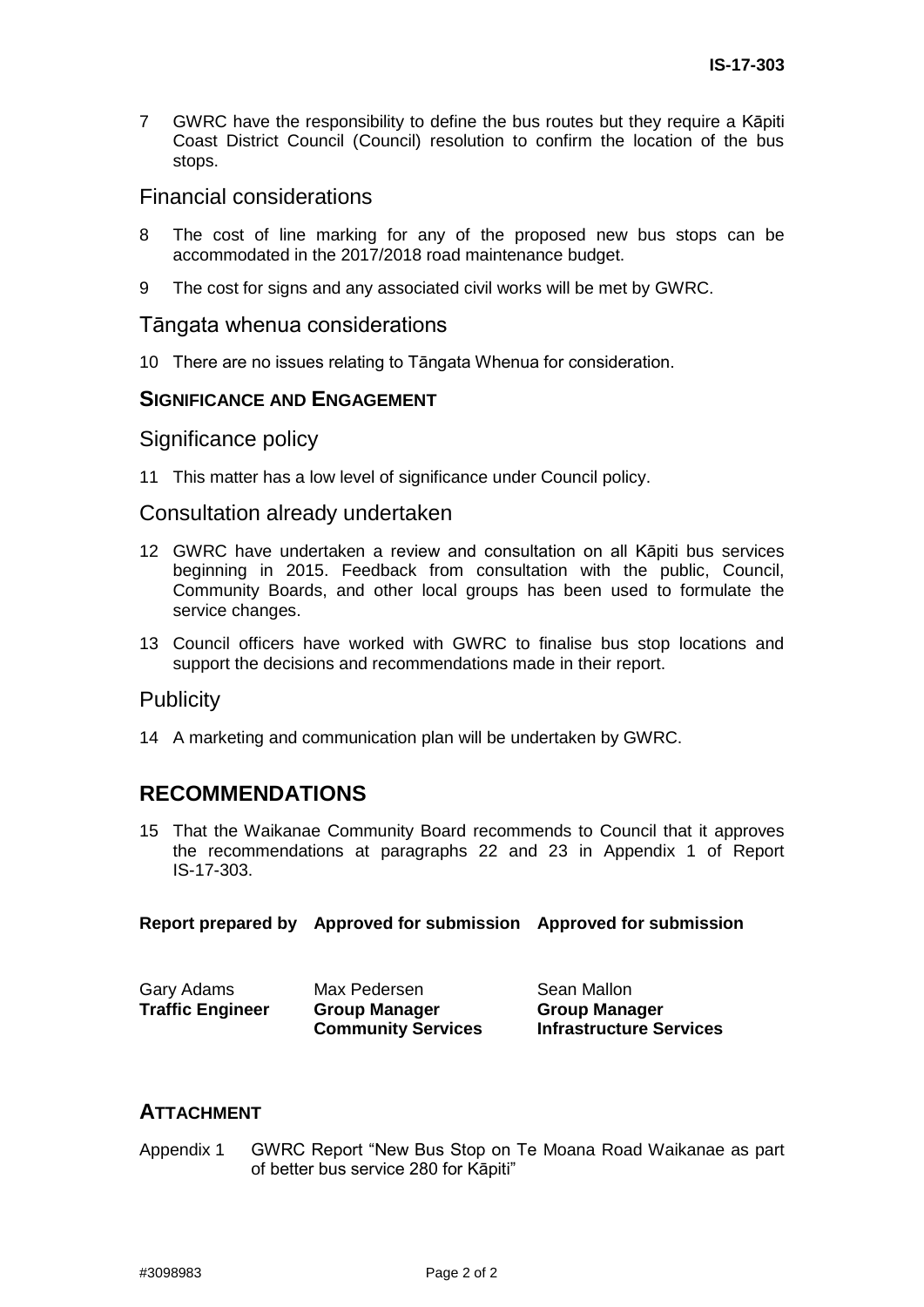5 September 2017

# **NEW BUS STOP ON TE MOANA ROAD WAIKANAE AS PART OF BETTER BUS SERVICE 280 FOR KÃPITI**

## **PURPOSE OF REPORT**

- 1 This report seeks the Waikanae Community Board's approval to;
	- a. Install 1 new bus stop at 394 Te Moana Rd to support changes to the existing Waikanae Beach bus route 280
	- b. Alter the restrictions on an existing school stop outside Kapanui school 26 Rimu Street as part of the new 281 bus route

These changes are scheduled to come into effect on Monday 20 November 2017.

## **DELEGATION**

- 2 Section D of the Governance Structure and Delegations 2016-2019 Triennium gives the Community Board the authority to make this decision:
	- "...Authority to approve or reject officer recommendations relating to traffic control and signage matters for existing local roads, except those matters that involve significant safety issues. Community Boards will be consulted about these matters but final delegation will rest with Council officers."

## **BACKGROUND**

- 3 At the Waikanae Community Board meeting on  $31<sup>st</sup>$  July 2017 the Board considered a request by Greater Wellington Regional Council (GWRC) to introduce a number of new bus stops as part of proposed service changes for Waikanae and the wider Kapiti area.
- 4 The board considered the merits of the proposal against the concern expressed by some residents in East Waikanae to the proposals. After much deliberation the Board decided to not support any of the recommended changes made by GWRC and no new bus stops were approved including those bus stops not in East Waikanae.
- 5 At the July meeting the Board requested that GWRC investigate further the need for the bus stops (as originally proposed) in East Waikanae and subsequently the related proposed new service 281 in East Waikanae.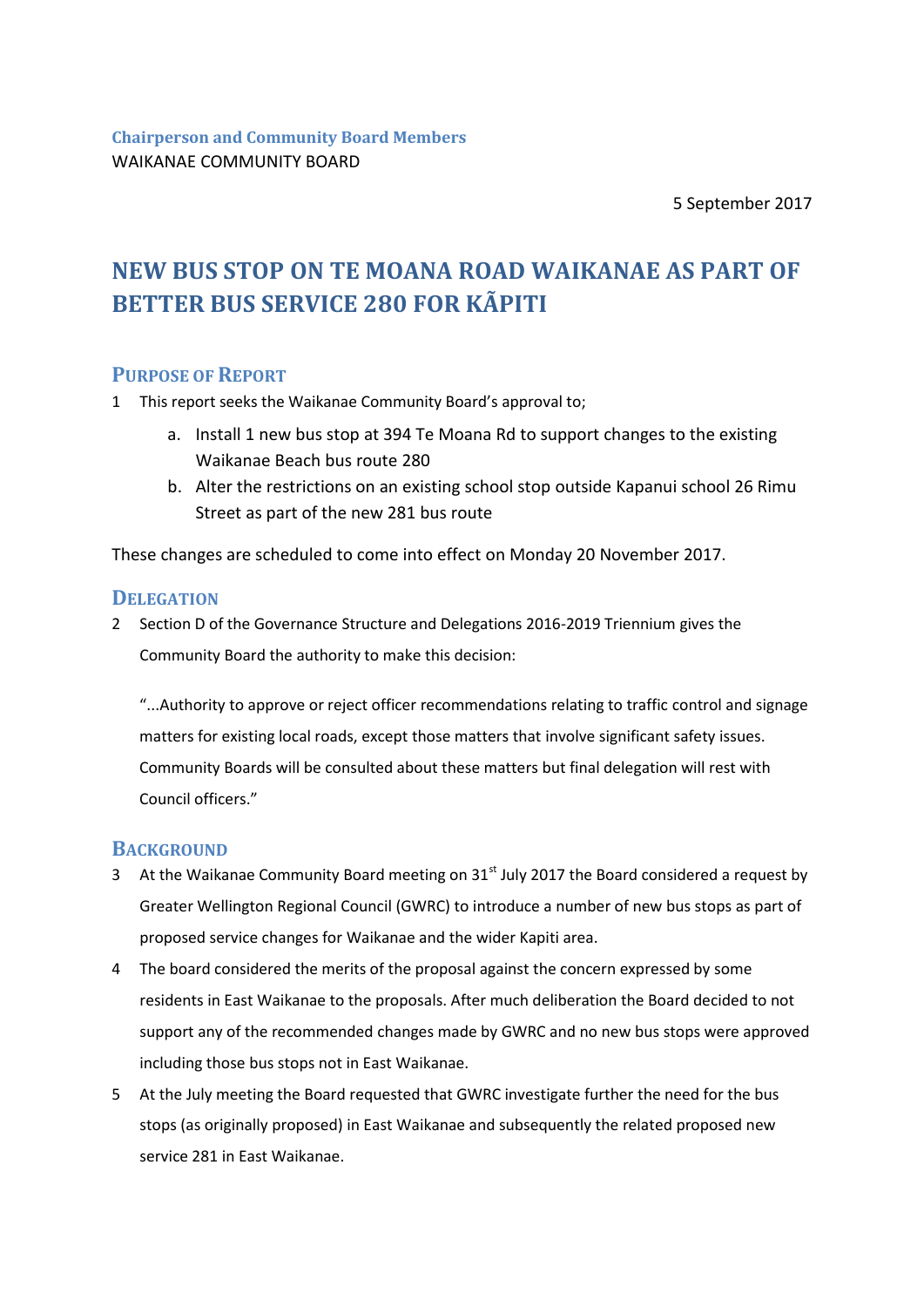6 The service proposals originally agreed by the Community Board (31 August 2016) and GWRC (approval on 28 September 2016) included Route 280 (Waikanae Beach – Waikanae Station). This service revision made this route more direct improving travel times and reliability to and from Waikanae station (refer Figure 1)



**Figure 1 - Confirmed 280 & 281 Routes**

- 7 The new services were originally scheduled to commence at the same time as off peak rail timetable were revised, however for assorted reasons the target date of  $10^{th}$  September 2017 did not take place.
- 8 GWRC officers have listened to the feedback from Community Boards across Kapiti Coast in recent weeks. In order to reflect the general comments of these Boards GWRC now propose to commence operation of the revised bus services on  $20<sup>th</sup>$  November 2017. This will be in advance of changes to the off peak rail timetable but would reduce the current bus/rail connection reliability issues that are the main issue for existing passengers.
- 9 In Waikanae this would involve the proposed services changes for route 280, and the new Waikanae town route 281 but *not* the East Waikanae section of this route 281. This enables route and bus stop issues to be resolved for the Waikanae East section of the route 281, while not stalling the introduction of the other bus services improvements for the wider Waikanae community.
- 10 One consequence of the Waikanae Community Board decision made on the  $31<sup>st</sup>$  July to reject all bus stop proposals was that one proposed new bus stop for route 280 (at 394 Te Moana Road) failed to attract Community Board support. This was despite this proposal having no objections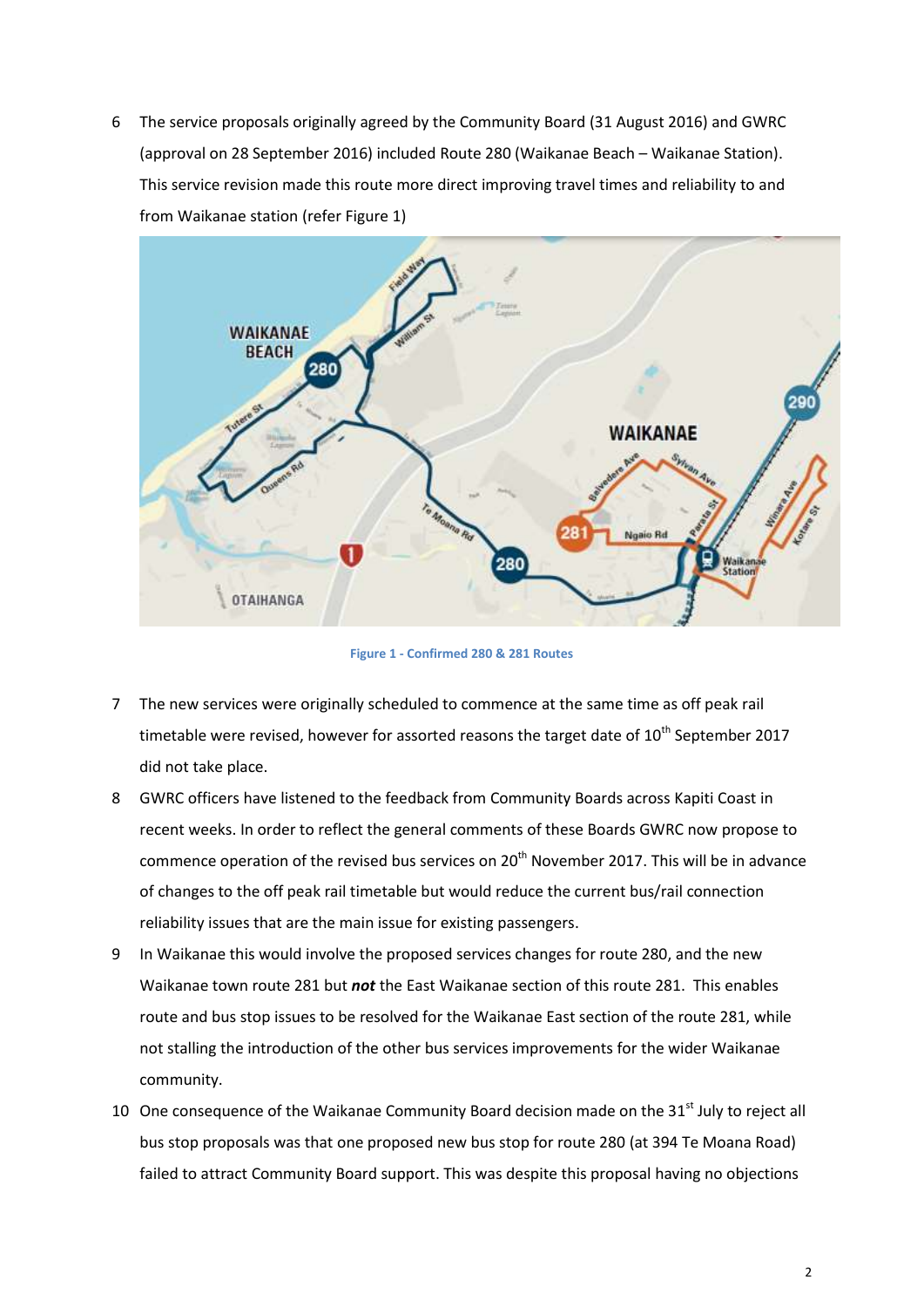to it. This bus stop proposal in fact had received two positive support feedback forms from residents, it had the support of KCDC officers and provides residents of Waikanae Country Lodge with a public transport travel option that is currently lacking.

- 11 GWRC officers would request that the Board reconsider their previous decision, and now support the provision of a new bus stop in this location;
	- a. **Location 1:** in the vicinity of 394 Te Moana Road
- 12 This location is important to the development and support for the new service. It was chosen originally for the proximity to existing and potential customers. It also fills an important gap in the spacing of existing bus stops created by the route review.
- 13 This proposed bus stop would be established with the relevant signage on a pole and a 15m bus stop box road marking (and associated restricted parking). An indicative layout is shown in Figure 2.



**Figure 2 – 394 Te Moana Road indicative bus stop layout**

- 14 This location is outside Waikanae Country Lodge retirement village. The retirement village has extensive off street parking facilities and the proposed loss of on street parking is not anticipated to have any adverse effects on the retirement village. The retirement village have not raised concerns about the loss of on street parking as proposed during consultation. The proposed location of the bus stop should offer the residents greater travel choices than they current experience.
- 15 The extensive off street parking provision within the retirement village complex is illustrated in Figure 3.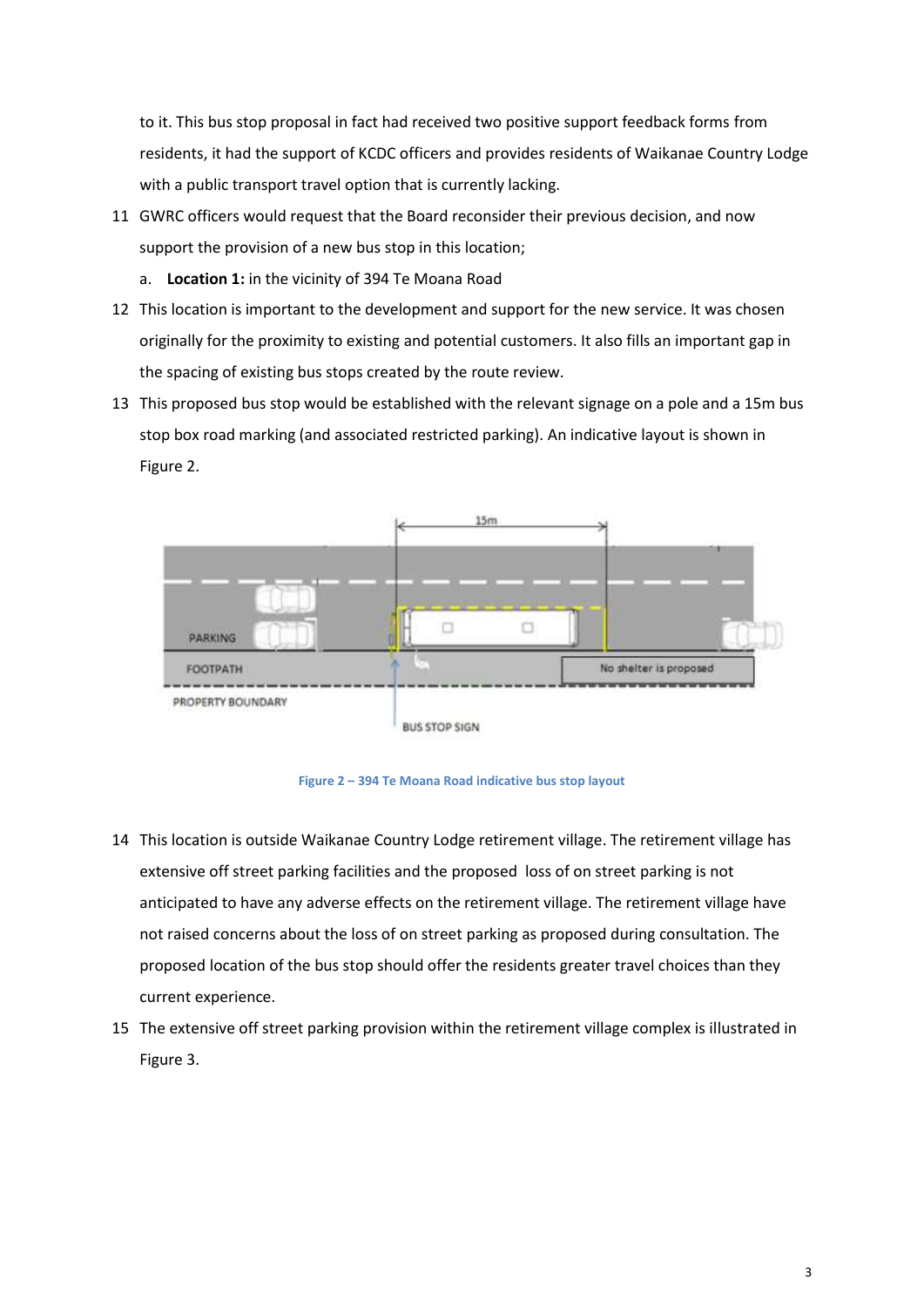

**Figure 3 – 394 Waikanae Country Lodge**

16 In addition it would be opportune to amend an existing stop as part of the proposed route 281. This existing bus stop outside 26 Rimu Street (Kapanui School) is current a school bus only stop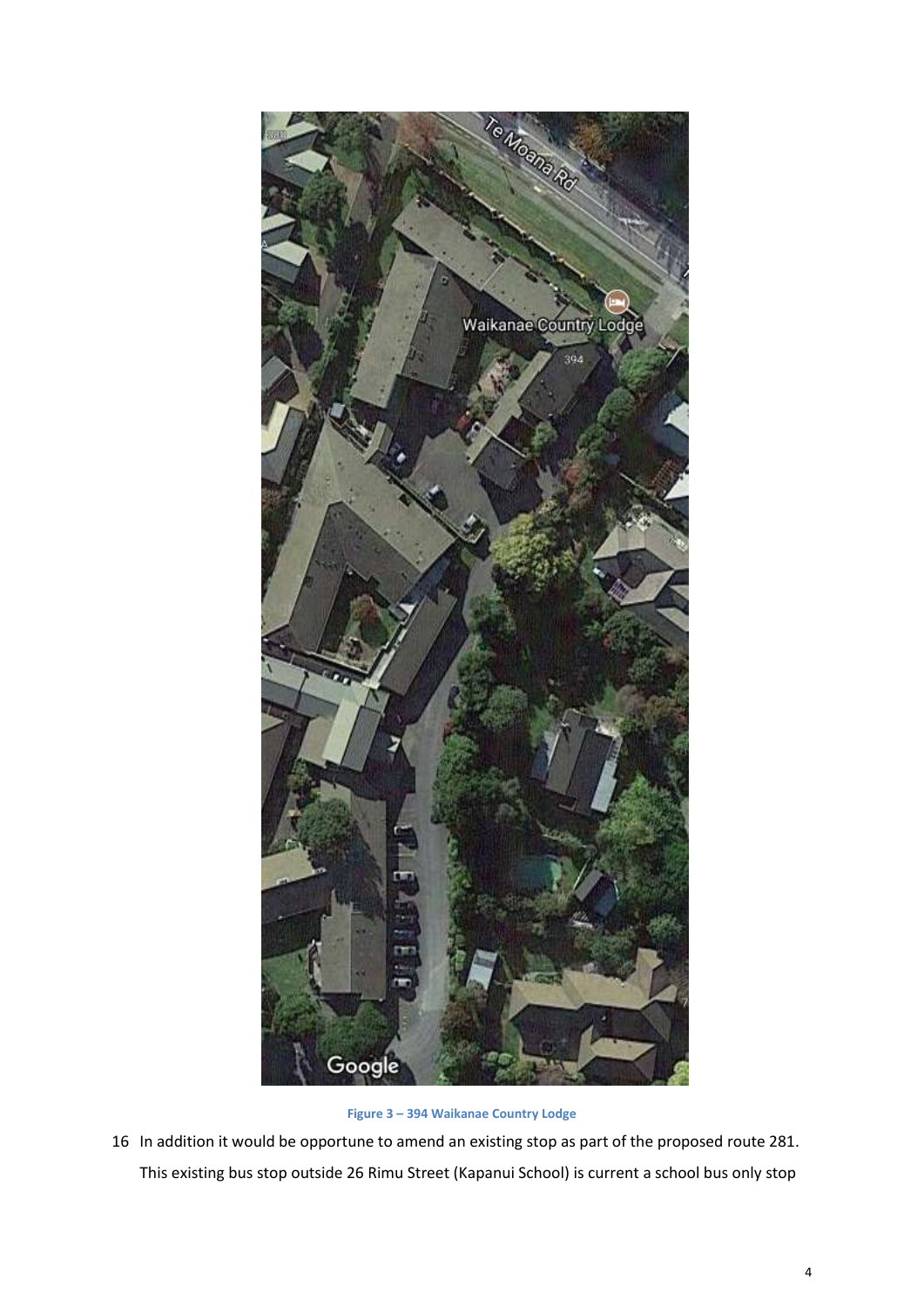and it would provide wider travel choices if amended to become a normal public bus stop as part of the revised 281 service.

## **CONSIDERATIONS**

#### *Legal Considerations*

17 There are no legal considerations other than ensuring the new road-markings and signage used are in accordance with New Zealand Transport Agency (NZTA) guidelines.

#### **Financial considerations**

18 The cost signage and associated civil works will be covered by GWRC.

## **Degree of significance**

19 This matter has a low level of significance under Council policy

#### **Consultation already undertaken**

20 Affected local residents have all been informed and invited to comment on the proposed options and indicate their preferred solution.

#### **Publicity**

21 The new bus stops and associated changes to the existing timetables and routes will be publicised as part of the marketing and communication plan to ensure prior to any bus route or timetable changes taking place, information is distributed ahead of time to the general public using a variety of information channels.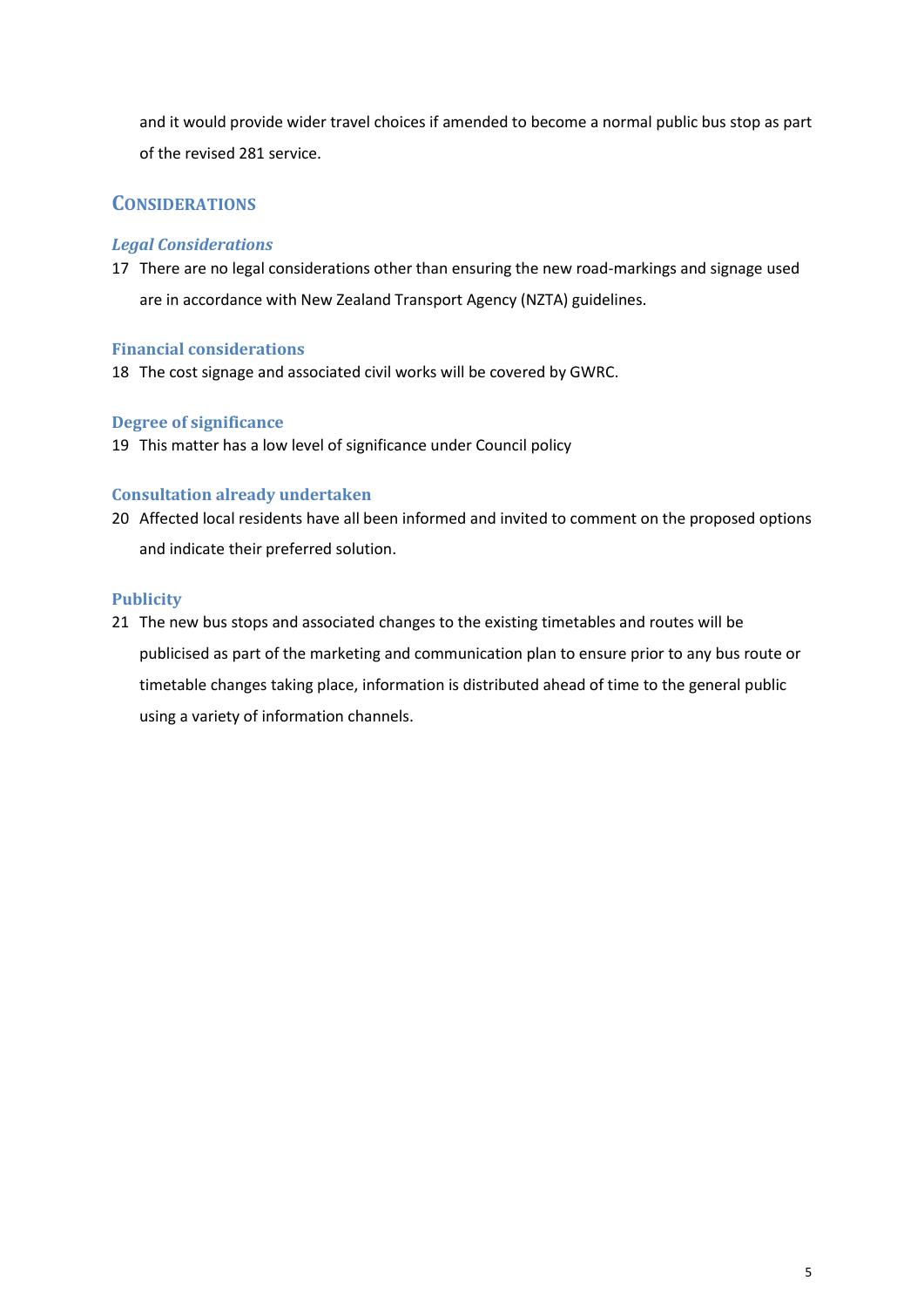## **RECOMMENDATIONS**

- 22 That the Waikanae Community Board approves the installation of a new bus stop outside 394 Te Moana Road as indicated in Appendix 1
- 23 That the Waikanae Community Board approves the change in operational times for the bus stop outside 26 Rimu Street from 8:30am – 9:15am and 2:30pm – 3:15pm to a full time bus stop.

**Report prepared by Approved for submission**

2 Rhena Hewitt

**Mark Edwards Rhona Hewitt** 

**Greater Wellington Greater Wellington Regional Council Regional Council**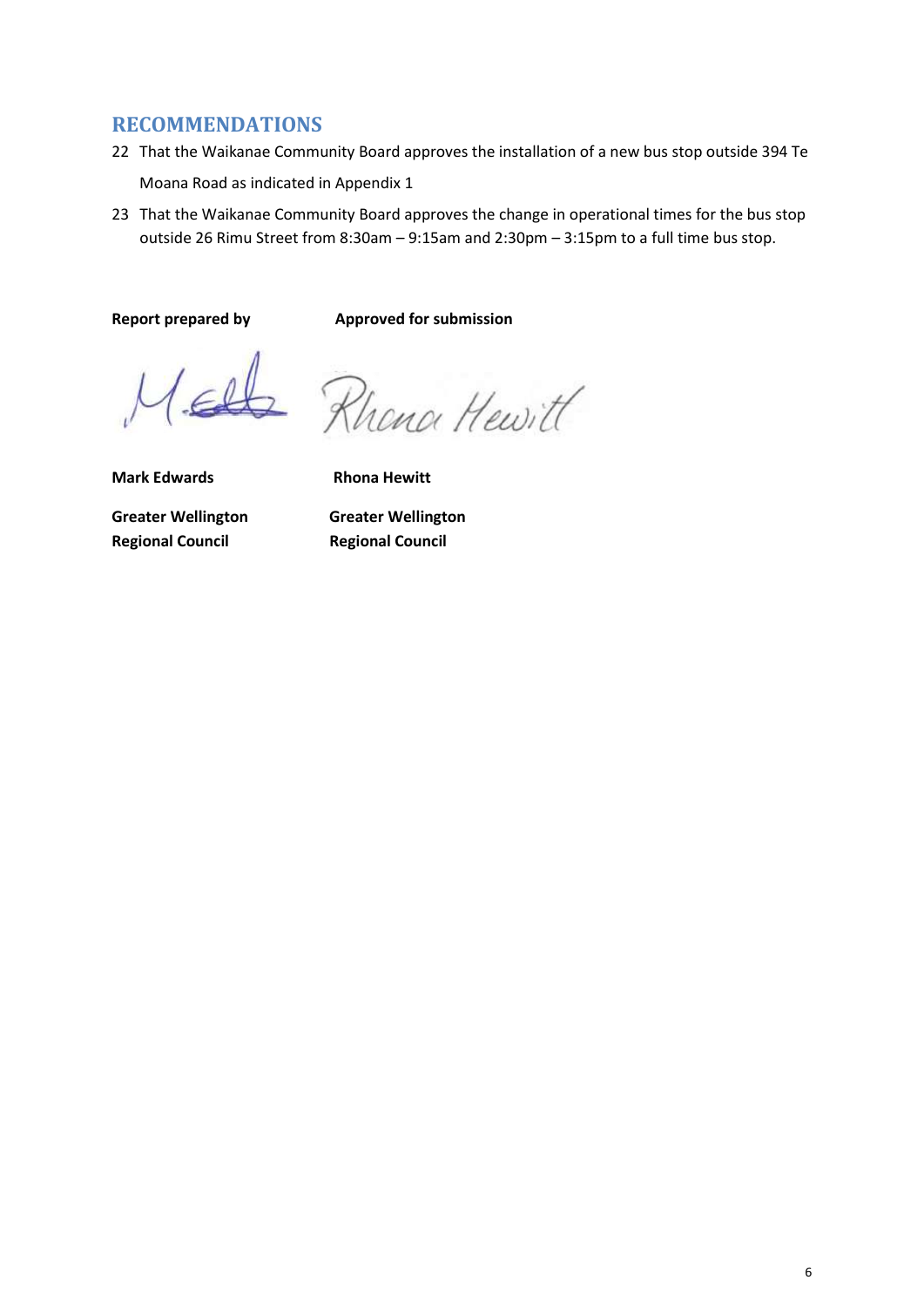# **APPENDIX 1**

Proposed Location #1 – 394 Te Moana Road, Waikanae

# **Current Layout**



**Proposed Layout with the Bus Stop illustrated**